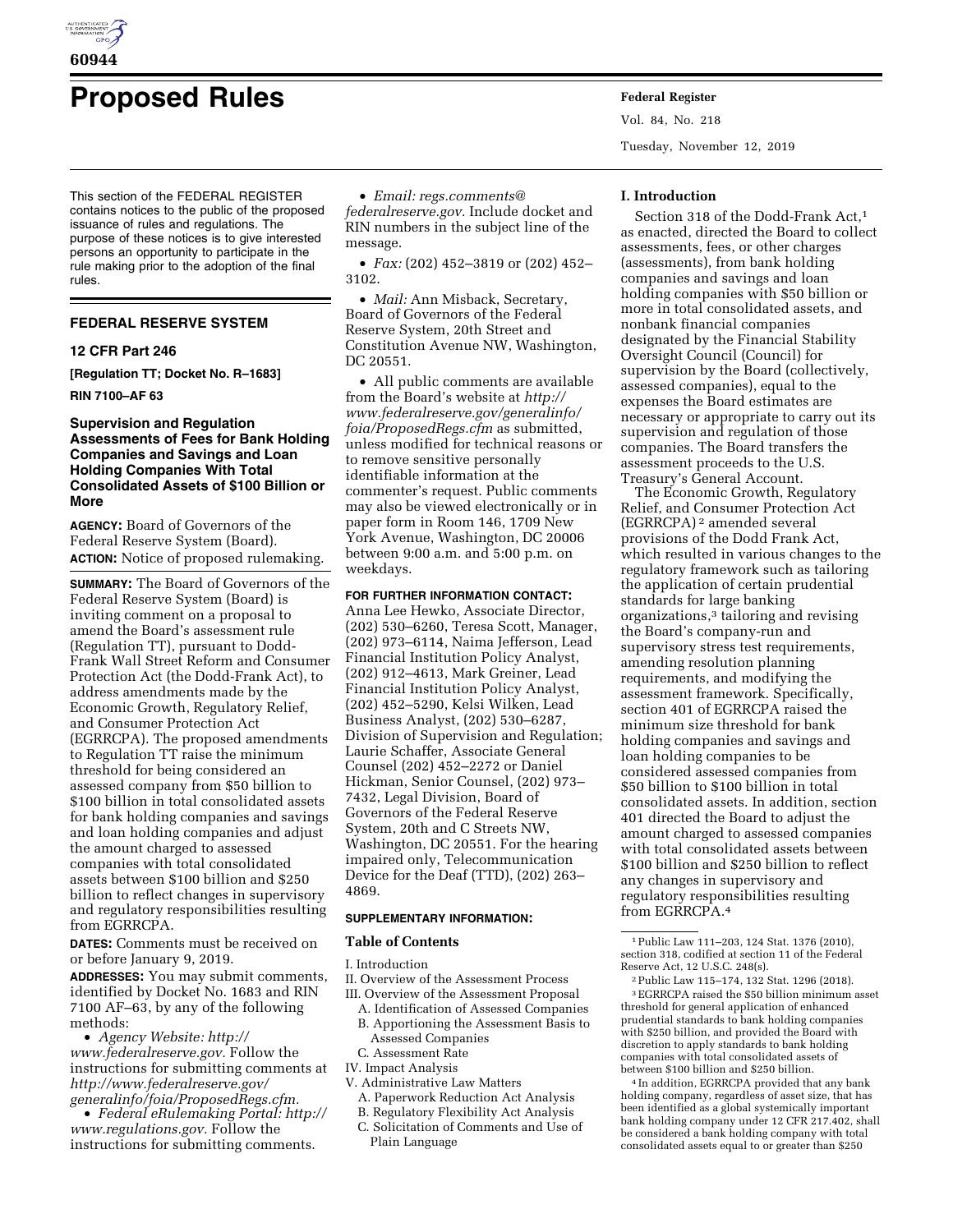# **II. The Assessment Process**

In August 2013, the Board adopted the final rule to implement section 318 of the Dodd Frank Act, Regulation TT,5 which became effective on October 25, 2013. Regulation TT explains the Board's assessment framework and details how the Board: (a) Determines whether a company is an assessed company for each assessment period,6 (b) estimates the total expenses that are necessary or appropriate to carry out the supervisory and regulatory responsibilities to be covered by the assessment, (c) determines the assessment amount for each assessed company, and (d) bills for and collects the assessment from the assessed companies. Since 2013, the Board has annually provided notice of the supervision and regulation assessment on the Board's public website.7

# **III. The Assessment Proposal**

The proposed rule would revise the minimum threshold for assessed bank holding companies and savings and loan holding companies from \$50 billion or more in total consolidated assets to \$100 billion or more in total consolidated assets. The proposed rule also would adjust the amount charged to assessed companies with between \$100 billion and \$250 billion in total consolidated assets to reflect changes in supervisory and regulatory responsibilities resulting from EGRRCPA. The proposal would align the assessment framework with the Board's application of prudential standards based on banking organizations' risk profiles. The Board is inviting comments on all aspects of this proposed rulemaking.

# *A. Identification of Assessed Companies*

EGRRCPA raised the asset threshold for bank holding companies and savings and loan holding companies to be considered assessed companies from \$50 billion or more in total consolidated assets to \$100 billion or more in total consolidated assets.8 The proposed rule will revise the asset threshold for bank holding companies and savings and loan holding companies in the definition of an assessed company in

December 31 of each calendar year. 7*See, [https://www.federalreserve.gov/](https://www.federalreserve.gov/supervisionreg/supervisory-assessment-fees.htm)  [supervisionreg/supervisory-assessment-fees.htm.](https://www.federalreserve.gov/supervisionreg/supervisory-assessment-fees.htm)*  Regulation TT to reflect this change. All nonbank financial companies designed by the Council for supervision by the Board would continue to be assessed companies. The Board would continue to make the determination of whether a company is an assessed company for each assessment period, based on information reported by the company on regulatory or other reports as determined by the Board.<sup>9</sup>

# *B. Apportioning the Assessment Basis to Assessed Companies*

Section 401 of EGRRCPA directs the Board to adjust the amount charged to assessed companies with between \$100 billion and \$250 billion in total consolidated assets to reflect any changes in supervisory and regulatory responsibilities resulting from EGRRCPA. Consistent with section 401 of EGRRCPA, the Board has issued a final rule (the tailoring rule) that establishes four categories for the application of enhanced prudential standards based on certain indicators designed to measure the risk profile of a banking organization.10 In addition, concurrently with the tailoring rule, the Board, with the Office of the Comptroller of the Currency (OCC) and the Federal Deposit Insurance Corporation (FDIC), separately finalized amendments to the capital and liquidity requirements of the agencies to introduce the same risk-based categories for tailoring standards.11 The Board and the FDIC also finalized changes to the resolution planning requirements (the resolution planning rule) to align with the tailoring rule's risk-based categories, build on the Board's tailoring of its rules and experience implementing those rules, and account for changes to the

10Prudential Standards for Large Bank Holding Companies and Savings and Loan Holding Companies (Final Rule) 84 FR 59032 (November 1, 2019); Prudential Standards for Large Bank Holding Companies and Savings and Loan Holding Companies (Proposed Rule), 83 FR 61408 (November 29, 2018); Prudential Standards for Large Foreign Banking Organizations; Revisions to Proposed Prudential Standards for Large Domestic Bank Holding Companies and Savings and Loan Holding Companies (Proposed Rule), 84 FR 21988 (May 15, 2019).

11*See* Changes to Applicability Thresholds for Regulatory Capital and Liquidity Requirements (Final Rule) 84 FR 59230 (November 1, 2019); Proposed Changes to Applicability Thresholds for Regulatory Capital and Liquidity Requirements (Proposed Rule), 83 FR 66024 (December 21, 2018).

enhanced prudential standards requirements made by EGRRCPA.12 Collectively, these final rules will result in changes to the Board's supervisory and regulatory responsibilities with respect to certain companies, including modification of enhanced prudential standards relating to capital, stress testing, and resolution planning.

The Board is proposing to modify Regulation TT to incorporate the tailoring rule's risk-based categories for purposes of adjusting the amount charged to assessed companies with between \$100 billion and \$250 billion in total consolidated assets.13 This would align the Board's assessment rule with its enhanced prudential standards framework for large banking organizations and EGRRCPA-related changes to the Board's supervision and regulation of those companies.

Because these categories are designed to tailor supervisory and regulatory requirements to the level of risk associated with specific firms, the categories provide a consistent basis for adjusting the assessments for assessed companies with between \$100 billion and \$250 billion in total consolidated assets.14 The Board proposes that

• *Category I:* U.S. global systemically important banks;

• *Category II:* Domestic firms with \$700 billion or more in total consolidated assets, or \$100 billion or more in total consolidated assets and \$75 billion or more in cross-jurisdictional activity; and foreign banking organizations with \$700 billion or more in combined U.S. assets, or with \$100 billion or more in combined U.S. assets and \$75 billion or more in cross jurisdictional activity measured based on the firm's combined U.S. operations;

• *Category III:* Domestic firms that have (a) \$250 billion or more in total consolidated assets or (b) \$100 billion or more in total consolidated assets and \$75 billion or more in any of the following riskbased indicators: Nonbank assets, weighted shortterm wholesale funding, or off-balance-sheet exposure; and foreign banking organizations that have (a) \$250 billion or more in combined U.S. assets or (b) \$100 billion or more in combined U.S. assets and \$75 billion or more in any of the following risk-based indicators: Nonbank assets, weighted short term wholesale funding or offbalance-sheet exposure measured based on the firm's combined U.S. operations; and,

• *Category IV:* Domestic firms that have total consolidated assets equal to or greater than \$100 billion but less than \$250 billion; and foreign banking organizations with at least \$100 billion in combined U.S. assets.

14EGRRCPA acknowledges that eligibility for the adjustment can be effected by the risk-based category of supervision and regulation of an assessed company. Under section 401(f) of Continued

billion for purposes of the assessments standards and requirements. Public Law 115–174, 132 Stat. 1296 (2018), section 401(f). 5 12 CFR part 246.

<sup>&</sup>lt;sup>6</sup> Assessment period means January 1 through<br>December 31 of each calendar year.

<sup>&</sup>lt;sup>8</sup> In accordance with EGRRCPA, bank holding companies and savings and loan holding companies with total consolidated assets between \$50 billion and \$100 billion were not assessed for the 2018 assessment period.

<sup>9</sup>All organizational structure and financial information that the Board would use for the purpose of determining whether a company is an assessed company, including information with respect to whether a company has control over a U.S. bank or savings association, must have been received by the Board on or before June 15 following that assessment period and must reflect events that were effective on or before December 31 of the assessment period.

<sup>12</sup>*See* Resolution Plans Required (Final Rule) 84 FR 59194 (November 1, 2019); Resolution Plans Required (Proposed Rule) 84 FR 21600 (May 14, 2019).

<sup>13</sup>*See* Prudential Standards for Large Bank Holding Companies and Savings and Loan Holding Companies (Final Rule) 84 FR 59032 (November 1, 2019). The tailoring rule establishes the following categories for the application of prudential standards: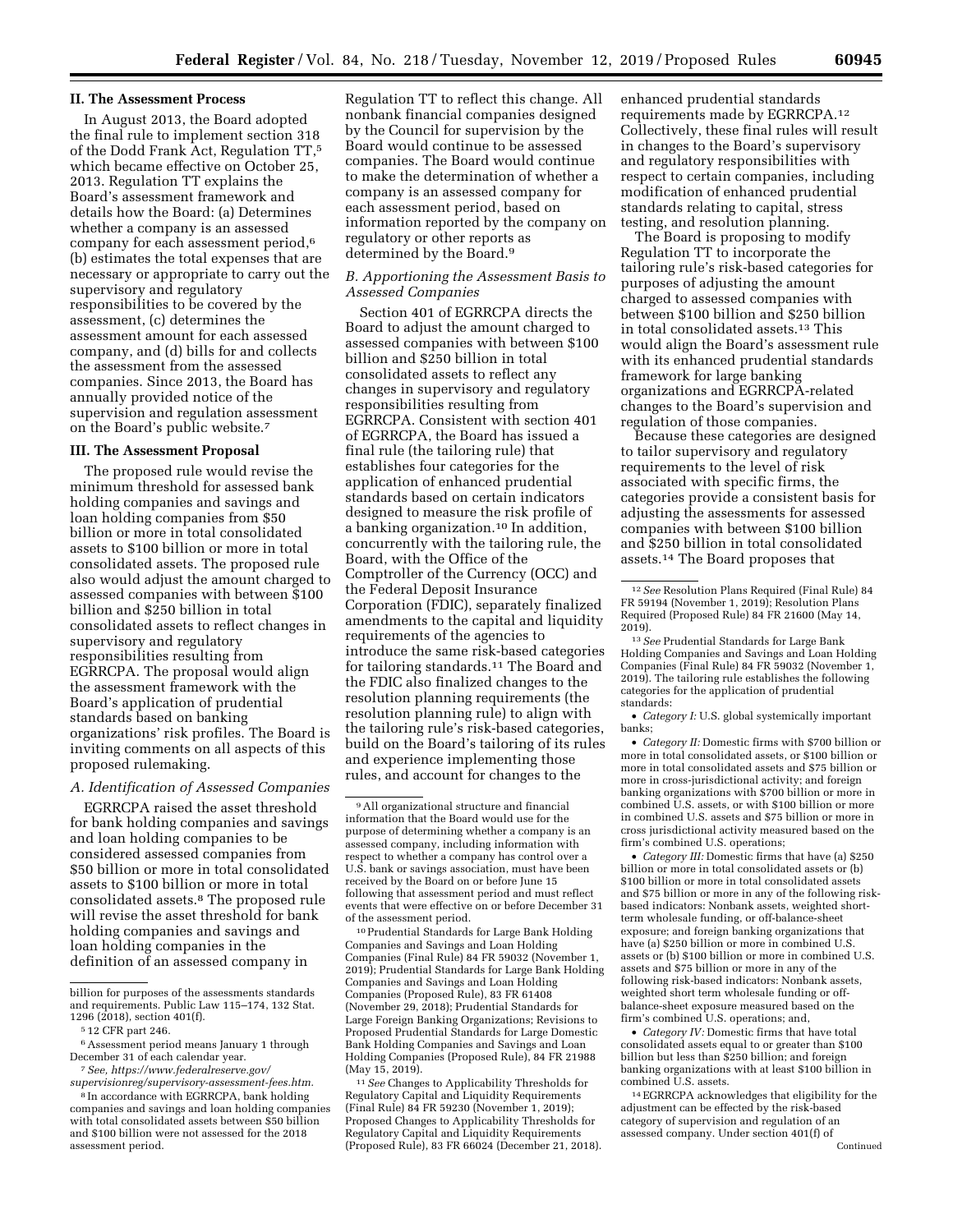assessed companies subject to Category IV standards pursuant to the tailoring rule (Category IV firms), would receive an adjusted assessment rate, to reflect this tailoring and other EGRRCPArelated changes to the supervision and regulation of these companies. In addition, the Board proposes that any assessed companies that are not subject to enhanced prudential standards outlined in Categories I through IV pursuant to the tailoring rule (''other'' firms) 15 would also receive the adjusted assessment rate because the Board does not incur the supervisory and regulatory costs associated with such standards for those firms. Under the proposal, and consistent with EGRRCPA and the requirements in the tailoring rule, firms with between \$100 and \$250 billion in total consolidated assets that are subject to Category I, II, or III standards would not be eligible for the adjusted assessment rate.

Consistent with Regulation TT's methodology for determining whether a company is an assessed company, the determination of whether a company is eligible for the adjusted assessment rate will be based on the company's status with respect to the four categories of prudential standards in the tailoring rule as of December 31 of the assessment period.

*Question 1: What, if any, alternatives to the tailoring rule categories should the Board consider as a basis for adjusting the assessment charged to assessed companies from \$100 billion to \$250 billion in total consolidated assets?* 

*Question 2: What, if any, challenges does the proposed December 31* ''*as of*'' *date present for determining whether an assessed company is subject to Category I through IV standards for purposes of Regulation TT?* 

### *C. Assessment Rate*

The tailoring rule and resolution planning rule will modify the application of certain enhanced prudential standards and supervisory and regulatory programs for Category IV firms relating to capital stress testing; risk management; liquidity risk management, stress testing, and buffer requirements; single-counterparty credit limits; and resolution planning programs.16 In addition, the Board has

16*See* Prudential Standards for Large Bank Holding Companies and Savings and Loan Holding indicated that it intends to issue a capital plan proposal that would align capital planning requirements with the two-year supervisory stress testing cycle and provide greater flexibility for Category IV firms.17

As a result of these changes, the Board expects the share of its expenses incurred in the supervision and regulation of Category IV and ''other'' firms to decline relative to the share of expenses incurred in the supervision and regulation of assessed companies subject to Categories I, II, and III standards (Category I, II, and III firms).18 The expenses associated with these programs for Category IV and ''other'' firms were estimated to be approximately 10 percent of the Board's total estimated expenses for assessed companies in 2018.19 Accordingly, the Board proposes to adjust the amount charged to assessed companies with total consolidated assets between \$100 billion and \$250 billion to reflect EGRRCPA-related changes by reducing Category IV and ''other'' firms' share of the net assessment basis 20 by 10 percent. The Board is providing this estimate of costs, based in part on potential modifications to the supervisory and regulatory framework for large banking organizations, in order for the issuance of the assessment proposal to coincide with the issuance of the tailoring rule and to provide sufficient opportunity for public comment. To the extent that the actual modifications of the relevant supervisory and regulatory programs differ from the basis for the underlying

17*See* Prudential Standards for Large Bank Holding Companies and Savings and Loan Holding Companies (Proposed Rule) 83 FR 61408, 61421 (November 29, 2018); Prudential Standards for Large Foreign Banking Organizations; Revisions to Proposed Prudential Standards for Large Domestic Bank Holding Companies and Savings and Loan Holding Companies (Proposed Rule) 84 FR 21988, 22003 (May 15, 2019).

18Assessed companies subject to Category I, II, and III standards would continue to bear their share of costs for these programs.

19The Board and Reserve Banks generally do not account for expenses on a firm-by-firm or programby-program basis; therefore, the share of EGRRCPArelated program costs represents an estimate based on analysis of system-wide accounting data and time surveys.

20The assessment basis is the average of the amount of total expenses the Board estimates is necessary or appropriate to carry out the supervisory and regulatory responsibilities for assessed companies. 12 CFR 246.4(d). The net assessment basis is the assessment basis net of the total \$50,000 base amount charged to all assessed companies (*i.e.,* net assessment basis = assessment basis  $-(# of assessed companies \times $50,000)$ .

estimate of costs, the proposed rule may be revised to reflect these changes.

The assessment rate for Category IV and ''other'' firms would be determined according to the following formula, where the estimated share of total program costs attributable to EGRRCPArelated supervisory and regulatory changes for Category IV and ''other'' firms is represented by the variable *S:* 

Assessment rate for Category IV and ''other'' firms  $=$  [(Net assessment basis  $\times$  Category IV and "other" firms' share of the total assessable assets of all assessed companies)  $\times$   $(1 - S)$ ]

### Category IV firms and ''other'' firms' total assessable assets

The assessment rate for Category IV and ''other'' firms would be determined by multiplying the net assessment basis by these firms' share of the total assessable assets of all assessed companies multiplied by 0.9 (*i.e.*,  $1-S$ *,* or  $1 - 0.1$ , the product of which is then divided by the total assessable assets of Category IV and ''other'' firms.

The assessment rate for Category I, II, and III firms would be determined according to the following formula:

Assessment rate for Category I, II and III firms = [(Net assessment basis  $\times$  Category I, II, and III firms' share of the total assessable assets of all assessed companies) + (Net assessment basis  $\times$ Category IV and ''other'' firms' share of total assessable assets  $\times$  S)]

Category I, II, and III firms' total assessable assets

The assessment rate for Category I, II, and III firms would be determined by multiplying the net assessment basis by these firms' share of the total assessable assets of all assessed companies, plus the sum of the net assessment basis multiplied by the Category IV and ''other'' firms share of the total assessable assets multiplied by 0.1 (*i.e., S*), the sum of which is then divided by the total assessable assets of Category I, II, and III firms.

The assessment formula, for calculating a specific assessed company's assessment amount, will remain a base amount of \$50,000 plus the assessed company's total assessable assets multiplied by the assessed company's assessment rate:

# Assessment Calculation Example

For purposes of illustration, based on information from the 2018 assessment period, there were 56 assessed companies with aggregate total assessable assets of \$18.6 trillion and an aggregate assessment basis of \$585.9

EGRRCPA, all U.S. GSIBs (*i.e.,* companies subject to Category I standards), regardless of asset size, are considered to have total consolidated assets equal to or greater than \$250,000,000,000 for purposes of the assessments standards and requirements. Public Law 115–174, 132 Stat. 1296 (2018), section 401(f).

<sup>15</sup>For example, insurance savings and loan holding companies and foreign banking organizations with small U.S. presences.

Companies (Final Rule) 84 FR 59032 (November 1, 2019); Changes to Applicability Thresholds for Regulatory Capital and Liquidity Requirements, 84 FR 59230 (November 1, 2019); Resolution Plans Required (Final Rule) 84 FR 59194 (November 1, 2019).

Assessment = \$50,000 + (Assessed company's total assessable assets  $\times$  Assessed company's assessment rate)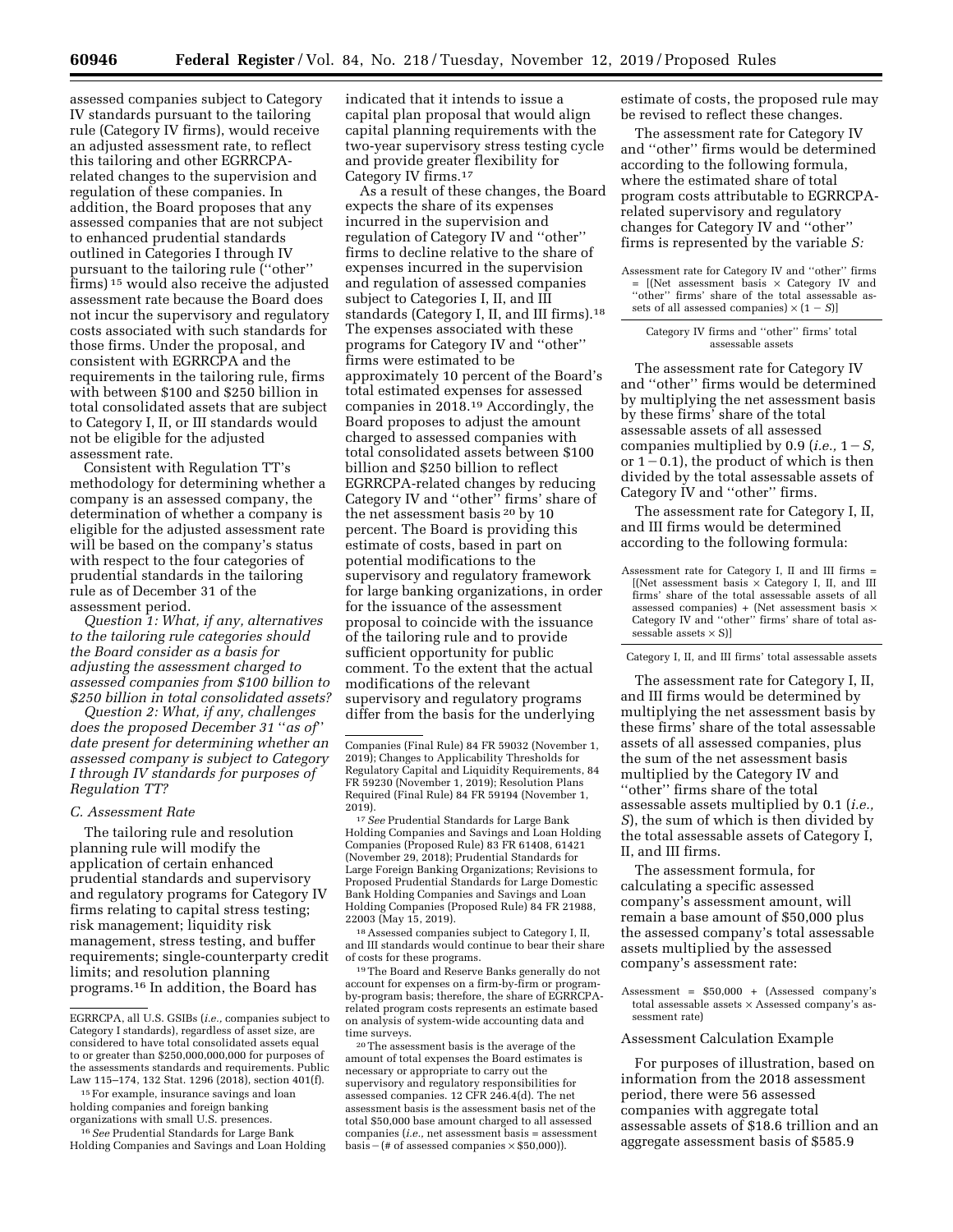million.21 Using these figures, and the methodologies set forth in this proposal, a Category IV firm with total assessable assets of \$100 billion would have been required to pay an assessment of approximately \$2.9 million and a Category I firm with total assessable assets of \$1 trillion would have been required to pay an assessment of approximately \$32.9 million.

*Question 3: What, if any, alternative methods for calculating adjusted assessment rates should the Board consider, and why?* 

*Question 4: The Board currently averages the assessment basis over three years in order to reduce volatility in assessments. What, if any, alternative approaches to the three-year average should the Board consider and, why?* 

As described above, the EGRRCPArelated supervisory and regulatory changes that are the basis for the estimated reduction in program costs for Category IV and ''other'' firms are expected to occur beginning in 2020. Accordingly, the Board proposes that the revised assessment rates would apply beginning with the 2020 assessment period. Consistent with the existing assessment process, assessed companies would receive a notice of assessment for the 2020 assessment period, using the new assessment rates, no later than June 30, 2021. Assessed companies would continue to have 30 calendar days from June 30 to appeal the Board's determination (a) that the company is an assessed company or (b) of the company's total assessable assets.

*Question 5: Does the proposed rule and proposed effective date present implementation challenges? What, if any, alternative approaches should the Board consider? Responses should address whether the Board should consider implementing transitional arrangements in the rule to address these challenges.* 

### **IV. Impact Analysis**

Using data from the 2018 assessment period, the change in the minimum threshold of total consolidated assets from \$50 billion to \$100 billion decreased the number of assessed companies from 64 to 56. These companies would have been charged an aggregate amount of \$10.1 million, or approximately 1.7 percent of the estimated assessment basis.

As of December 31, 2018, firms with between \$100 billion and \$250 billion in total consolidated assets accounted for 17 percent of total U.S. industry

assets. In 2018, an assessed company subject to Category IV standards with \$100 billion in total consolidated assets would have been charged \$3.1 million. Under the proposed rule, an assessed company subject to Category IV standards with \$100 billion in total consolidated assets would be charged \$2.9 million.

*Question 6: The Board invites comment on all aspects of the impact analysis associated with the proposal. What, if any, additional costs and benefits should be considered? Commenters are encouraged to submit data on potential impacts, as well as potential costs or benefits of the proposal that the Board may not have considered.* 

# **V. Administrative Law Matters**

*A. Paperwork Reduction Act Analysis* 

Regulation TT contains a ''collection of information'' within the meaning of the Paperwork Reduction Act of 1995 (PRA) (44 U.S.C. 3501–3521) that would be affected by the proposed rule. Specifically, under the proposal, bank holding companies and savings and loan holding companies with total consolidated assets of between \$50 billion and \$100 billion would no longer be assessed companies, and therefore would no longer be respondents for the reporting provision located at section 246.5(b) of Regulation TT, which permits assessed companies to submit a written statement to appeal the Board's determination that the company is an assessed company or its determination of the company's total assessable assets.

In accordance with the requirements of the PRA, the Board may not conduct or sponsor, and a respondent is not required to respond to, an information collection unless it displays a currently valid Office of Management and Budget (OMB) control number. Under the authority delegated to the Board by OMB, the Board recently approved a revision to the collection of information pursuant to Regulation TT to account for the changes described above (OMB Control Number 7100–0369).22

### *B. Regulatory Flexibility Act Analysis*

The Regulatory Flexibility Act (RFA) (5 U.S.C. 601 *et seq.*), generally requires an agency, in connection with a proposed rule, to prepare and make available for public comment an initial regulatory flexibility analysis that describes the impact of a proposed rule on small entities. However, a regulatory flexibility analysis is not required if the

agency certifies that the rule will not have a significant economic impact on a substantial number of small entities. The Small Business Administration (SBA) has defined ''small entities'' to include banking organizations with total assets of less than or equal to \$600 million.23 The Board has considered the potential impact of the proposal on small entities in accordance with the RFA. The Board believes that the proposal will not have a significant economic impact on a substantial number of small entities.

This notice of proposed rulemaking is being issued because section 401 of EGRRCPA raised the minimum threshold for being considered an assessed bank holding company and savings and loan holding company from \$50 billion to \$100 billion in total consolidated assets and directed the Board to adjust the amount charged to assessed companies with between \$100 billion and \$250 billion in total consolidated assets. As discussed in the **SUPPLEMENTARY INFORMATION** section, the objective in proposing this rule is to update Regulation TT to reflect the new minimum threshold for being considered an assessed holding company and to revise the assessment rate calculation to account for EGRRCPA-related changes in the Board's supervisory and regulatory responsibilities. The Board is required by section 318 of the Dodd-Frank Act to collect assessments equal to the total expenses the Board estimates are necessary or appropriate to carry out supervisory and regulatory responsibilities with respect to assessed companies. Section 401 of EGRRCPA directs to Board to revise the assessment framework by raising the minimum threshold for being considered an assessed holding company to \$100 billion in total consolidated assets and adjusting the amount charged to assessed companies with between \$100 billion and \$250 billion in total consolidated assets.

The proposal would apply to assessed companies, which includes bank holding companies and savings and loan holding companies with \$100 billion or more in total consolidated assets, foreign banking organizations that are bank holding companies and savings and loan holding companies with \$100 billion or more in total global consolidated assets, and nonbank financial companies that the Council has determined must be supervised by the Board. These companies are well above the \$600 million asset threshold

<sup>21</sup>*See, [https://www.federalreserve.gov/](https://www.federalreserve.gov/supervisionreg/supervision-regulation-assessment-2018.htm)  [supervisionreg/supervision-regulation-assessment-](https://www.federalreserve.gov/supervisionreg/supervision-regulation-assessment-2018.htm)*

*[<sup>2018.</sup>htm.](https://www.federalreserve.gov/supervisionreg/supervision-regulation-assessment-2018.htm)* 22 84 FR 39847 (Aug. 12, 2019).

<sup>23</sup>*See* 13 CFR 121.201; 84 FR 34261 (July 18, 2019).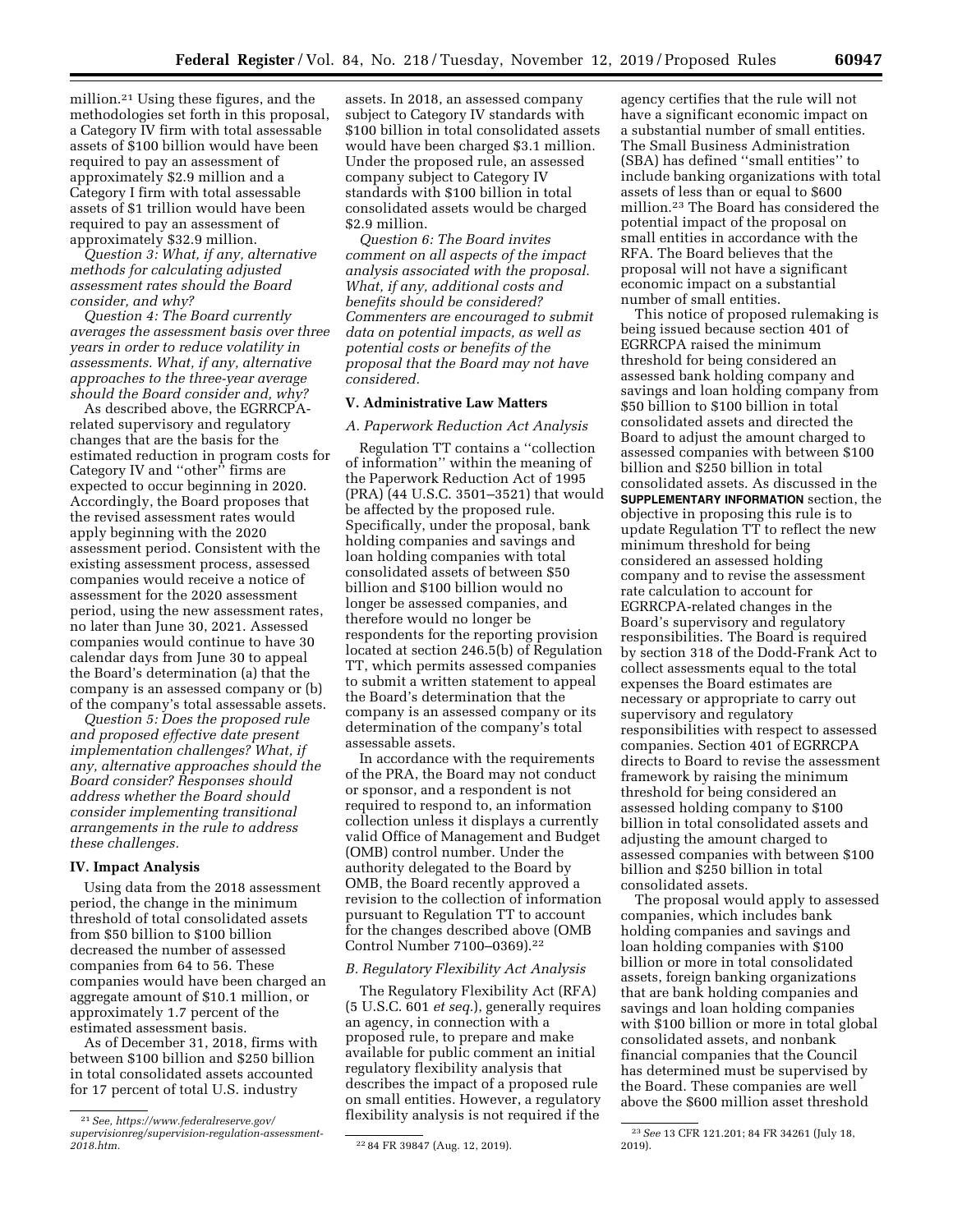at which a banking organization is considered a ''small entity'' under SBA regulations.24 Because the proposal is not likely to apply to any company with assets of \$600 million or less if adopted in final form, the proposal is not expected to affect any small entity for purposes of the RFA.

Bank holding companies and savings and loan holding companies with between \$50 billion and \$100 billion in total consolidated assets will no longer be subject to Regulation TT. Bank holding companies and savings and loan holding companies with \$100 billion or more in total consolidated assets will continue to be assessed companies subject to Regulation TT. The Board's proposed rule is unlikely to impose any new recordkeeping, reporting, or compliance requirements. The Board does not believe that the proposal duplicates, overlaps, or conflicts with any other Federal rules. The Board believes that no alternatives to the proposed rule are available for consideration. In light of the foregoing, the Board does not believe that the proposal, if adopted in final form, would have a significant economic impact on a substantial number of small entities. Nonetheless, the Board seeks comment on whether the proposal would impose undue burdens on, or have unintended consequences for, small banking organizations, and whether there are ways such potential burdens or consequences could be minimized in a manner consistent with the purpose of the proposal.

# *C. Solicitation of Comments and Use of Plain Language*

Section 722 of the Gramm-Leach-Bliley Act (Pub. L. 106–102, 113 Stat. 1338, 1471, 12 U.S.C. 4809) requires the Federal banking agencies to use plain language in all proposed and final rules published after January 1, 2000. The Board has sought to present the proposed rule in a simple and straightforward manner and invites comment on the use of plain language. For example:

• *Is the material organized to suit your needs? If not, how could the Board present the proposed rule more clearly?* 

• *Are the requirements in the proposed rule clearly stated? If not, how could the proposed rule be more clearly stated?* 

• *Does the proposal contain technical language or jargon that is not clear? If so, which language requires clarification?* 

• *Would a different format (grouping and order of sections, use of headings, paragraphing) make the proposed rule easier to understand? If so, what changes would achieve that?* 

• *Is this section format adequate? If not, which of the sections should be changed and how?* 

• *What other changes can the Board incorporate to make the proposed rule easier to understand?* 

### **List of Subjects in 12 CFR 246**

Administrative practice and procedure, Banks, banking, Holding companies, Reporting and recordkeeping requirements, Savings associations.

### **Authority and Issuance**

For the reasons set forth in the **SUPPLEMENTARY INFORMATION**, the Board proposes to amend 12 CFR part 246 as follows:

# **PART 246—SUPERVISION AND REGULATION ASSESSMENTS OF FEES (REGULATION TT)**

■ 1. The authority citation for Part 246 is revised to read as follows:

**Authority:** Pub. L. 111–203, 124 Stat. 1376, 1526 (2010), Pub. L. 115–174, 132 Stat. 1296 (2018), and section 11(s) of the Federal Reserve Act (12 U.S.C. 248(s)).

■ 2. Amend § 246.1 by revising paragraphs (a) through (c) to read as follows:

# **§ 246.1 Authority, purpose and scope.**

(a) *Authority.* This part (Regulation TT) is issued by the Board of Governors of the Federal Reserve System (Board) under section 318 of Title III of the Dodd-Frank Wall Street Reform and Consumer Protection Act (the Dodd-Frank Act) (Pub. L. 111–203, 124 Stat. 1376, 142332, 12 U.S.C. 5365 and 5366), section 401 of the Economic Growth, Regulatory Relief, and Consumer Protection Act (EGRRCPA) (Pub. L. 115– 174, 132 Stat. 1296), and section 11(s) of the Federal Reserve Act (12 U.S.C. 248(s)).

(b) *Scope.* This part applies to: (1) Any bank holding company having total consolidated assets of \$100 billion or more, as defined below;

(2) Any savings and loan holding company having total consolidated assets of \$100 billion or more, as defined below; and

(3) Any nonbank financial company supervised by the Board, as defined below.

(c) *Purpose.* This part implements provisions of section 318 of the Dodd-Frank Act and section 401 of EGRRCPA that direct the Board to collect assessments, fees, or other charges from companies identified in paragraph (b) of this section that are equal to the total expenses the Board estimates are necessary or appropriate to carry out the supervisory and regulatory responsibilities of the Board with respect to these assessed companies and to adjust the amount charged to assessed companies with total consolidated assets between \$100 billion and \$250 billion to reflect any changes in supervisory and regulatory responsibilities resulting from EGRRCPA.

\* \* \* \* \* ■ 3. Amend § 246.2 by adding paragraphs (n) through (p) to read as follows:

### **§ 246.2 Definitions.**

\* \* \* \* \* (n) Category I, II, and III firms are assessed companies subject to Category I, II, or III standards, as defined under 12 CFR parts 238 and 252, as of December 31 of the assessment period.

(o) Category IV firms are assessed companies subject to Category IV standards, as defined under 12 CFR parts 238 and 252, as of December 31 of the assessment period.

(p) ''Other'' firms are assessed companies not subject to the Category I, II, III, or IV standards, as defined under 12 CFR parts 238 and 252, as of December 31 of the assessment period. ■ 4. Section 246.3 is revised to read as follows:

### **§ 246.3 Assessed companies.**

An assessed company is any company that:

(a) Is a top-tier company that, on December 31 of the assessment period:

(1) Is a bank holding company, other than a foreign bank holding company, with \$100 billion or more in total consolidated assets, as determined based on the average of the bank holding company's total consolidated assets reported for the assessment period on the Federal Reserve's Form FR Y–9C (''FR Y–9C''),

(2)(i) Is a savings and loan holding company, other than a foreign savings and loan holding company, with \$100 billion or more in total consolidated assets, as determined, except as provided in paragraph (a)(2)(ii) of this section, based on the average of the savings and loan holding company's total consolidated assets as reported for the assessment period on the FR Y–9C or on the Quarterly Savings and Loan

<sup>24</sup>While nonbank financial companies designated by the Council are considered assessed companies, it is unlikely that these companies would have less than \$600 million in consolidated assets, because material financial distress at such firms, or the nature, scope, size, scale, concentration, interconnectedness, or mix of activities at such firms, are likely to pose a threat to the financial stability of the United States.